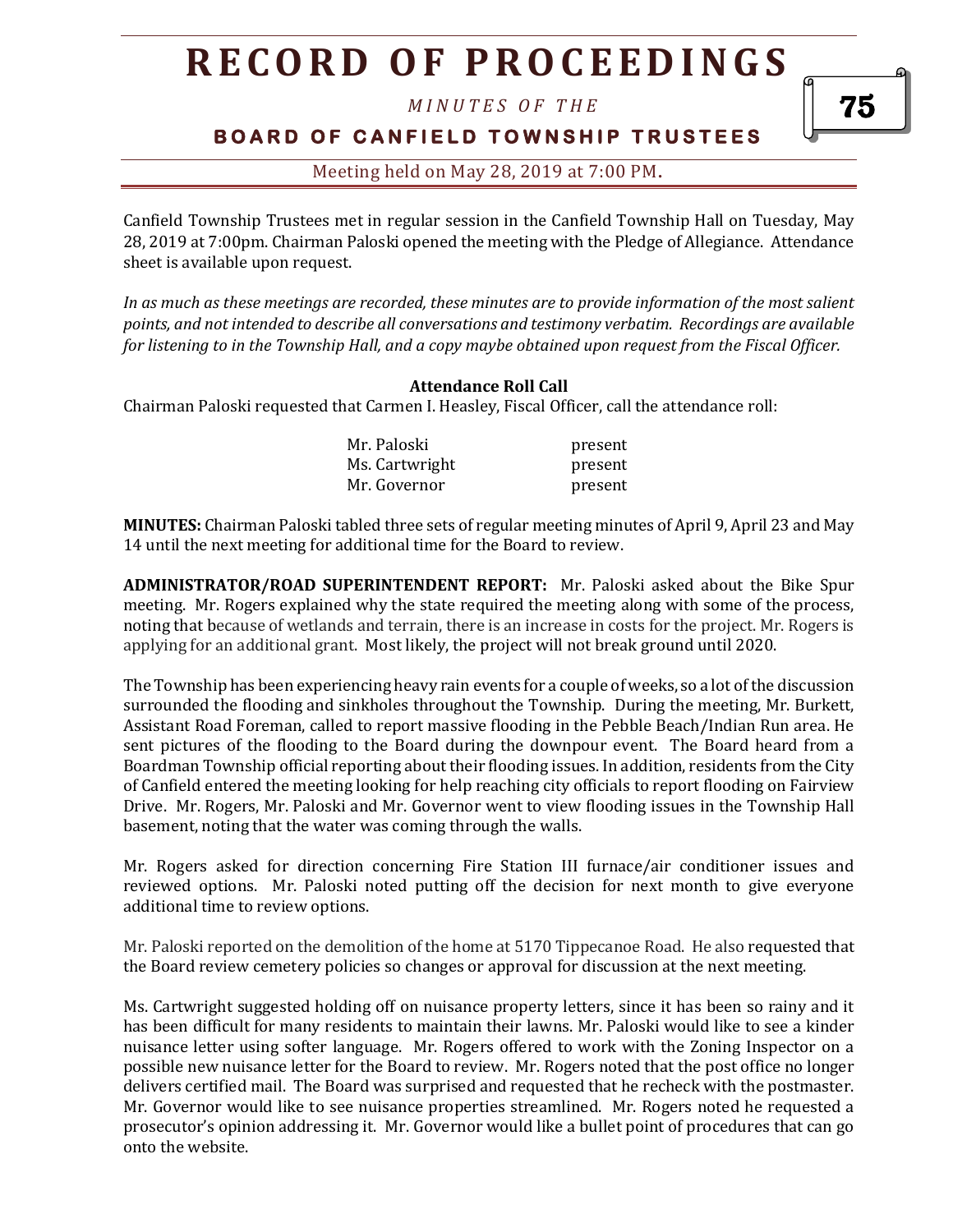*M I N U T E S O F T H E* 

**BOARD OF CANFIELD TOWNSHIP TRUSTEES** 

Meeting held on May 28, 2019 at 7:00 PM**.**

Mr. Paloski reviewed emails concerning issues with billing from the City of Canfield regarding the water/sanitary services for the Township's Community Park. Mr. Rogers explained that he received an email from the City Manager, Wade Calhoun, explaining there are procedures to stop service during the winter months and fees are included. The Board declined to sign the check payable to the City of Canfield. Ms. Cartwright suggested challenging the bill and hiring an attorney. Mr. Rogers will look into the situation.

Ms. Cartwright noted a possible discrepancy with one Public Work's employee paycheck. The three Board members agreed to sign the check with the understanding if there is an issue with the overtime, it will be corrected on the next payroll. She also suggested working on a new timesheet that will make it easier to calculate hours worked and overtime, noting hours worked…holiday hours paid aren't considered as hours worked. Additionally the Phase II section of the timesheet does not explain where the hours listed were worked. Ms. Cartwright noted that they just cannot just drop a number in that section without explaining where or what they did for the Phase II Clearwater Mandate. Mr. Paloski moved to accept the administrator/road superintendent, public works and zoning reports as presented.

**FISCAL OFFICER'S REPORT:** Chairman Paloski called on the Fiscal Officer, Carmen I. Heasley, to present the financials. The Fiscal Officer reviewed warrants and electronic payments, noting voided warrants #13293 and #13297. She presented one purchase order payable to Farmers National for the purchase of the new pickup.

The Fiscal Officer reviewed the Summer Wind Phase 8 Street Lighting District for DiCioccio Construction, Inc. Summer Wind Development.

The Fiscal Officer explained that by the time she received confirmation from Star Ohio and Farmers National Bank, the two resolutions rescinded at the last meeting were fine and need reinstated. She understood that the transactions did not process when they did, because of the delay in processing at Star Ohio Plus. She now has confirmation that everything processed properly and additional interest for the funds held in the regular Star Ohio account were paid.

The Fiscal Officer asked the Board if there are any changes to the information provided by OTARMA concerning the Township's insurance. Mr. Governor noted he did not see the blacktop roller or the camera listed and questioned the value of township car at \$17,000. Mr. Rogers will check with the insurance company tomorrow. Mr. Paloski moved to accept the report as presented.

### **OLD BUSINESS RESOLUTION 2019-05-28-102 Purchase Ricoh Copier**

Mr. Paloski moved to purchase the Ricoh MP C3003 Copier from American Business Center, Inc., for \$1,436.74, with service and supply costs billed quarterly. Mr. Governor seconded the Motion. Discussion: Mr. Paloski noted that our lease agreement for the office copier from American Business Center, Inc. is expiring. It is more economical for the township to purchase the current copier instead of entering into a new 60-month lease for another copier. Roll Call: Mr. Paloski, yes; Ms. Cartwright, yes; Mr. Governor, yes. Motion carried 3 to 0.

76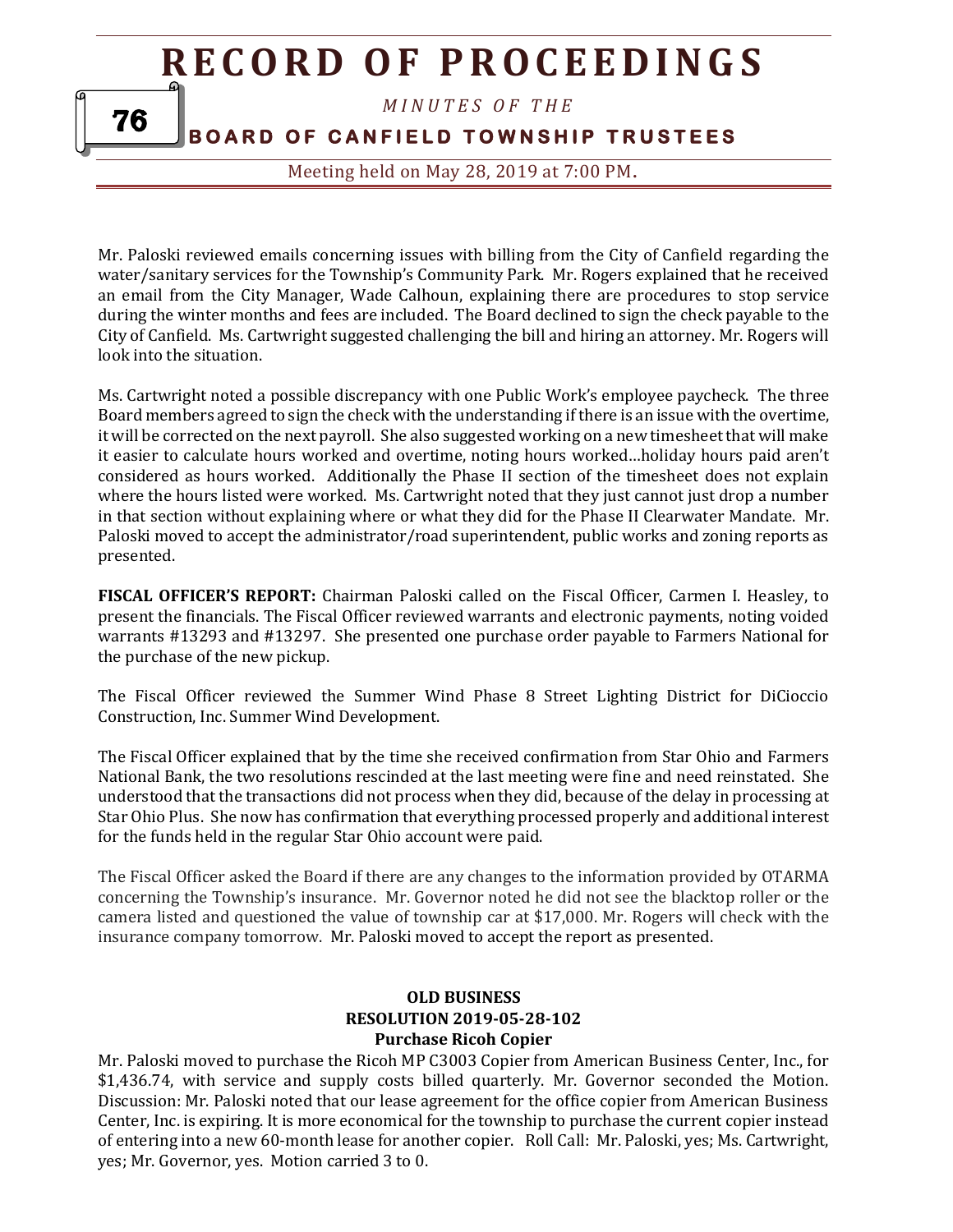*M I N U T E S O F T H E* 

# **BOARD OF CANFIELD TOWNSHIP TRUSTEES**

Meeting held on May 28, 2019 at 7:00 PM**.**

#### **RESOLUTION 2019-05-28-103 Investment of Funds**

Ms. Cartwright moved to reinstate RESOLUTION 2019-04-09-86 authorizing the Fiscal Officer to transfer \$100,000 from American Express Centurion 2 year certificate of deposit, which matured on April 22, 2019 to the primary checking account at Farmers National Bank. Mr. Paloski seconded the Motion. Roll Call: Mr. Paloski, yes; Ms. Cartwright, yes; Mr. Governor, yes. Motion carried 3 to 0.

#### **RESOLUTION 2019-05-28-104**

#### **Investment of Funds**

Mr. Paloski moved to reinstate RESOLUTION 2019-04-23-93 authorizing the Fiscal Officer to transfer \$200,000 from the primary checking account with Farmers National Bank to Star Ohio Plus. Mr. Governor seconded the Motion. Discussion: Mr. Paloski noted that the Fiscal Officer noted that due to a delay in trade confirmation and her waiting on the transactions to appear in Farmers checking account did create confusion. The funds from the investment appeared in the checking account on April 23. She was trying to complete the transfer to Star Ohio Plus while on vacation. The trade to Star Ohio occurred on May 1, a full week later, but Star Ohio did not move the funds until May 5 to Star Ohio Plus. Star Ohio did confirm in an email that on May 3 a small issue existed causing the delay. The Township did receive interest for the time that the funds were in transit. Roll Call: Mr. Paloski, yes; Ms. Cartwright, yes; Mr. Governor, yes. Motion carried 3 to 0.

#### **NEW BUSINESS RESOLUTION 2019-05-28-105 Proposed Bike Trail Spur - Advertisement**

Mr. Paloski moved to approve the advertisement in the *Youngstown Vindicator's* Legal Notices and Agenda section of the newspaper, for a public meeting on the proposed Robert H. Neff Memorial Bikeway. The meeting will be held Wednesday, June 5, 6:00 pm at the Township Hall. Ms. Cartwright seconded the Motion. Discussion: Ms. Cartwright questioned the need for a legal notice. The Fiscal Officer asked if the State of Ohio is requesting a copy of the legal ad. Mr. Rogers stated that they are requesting a copy. She then stated that you have no choice. The Board was willing to approve without listing a cost, but will approve cost at the next meeting. Ms. Cartwright wants Mr. Rogers to confirm State of Ohio requirement for this legal ad before running it. Mr. Governor felt that the legal notice should appear on the Township website. Roll Call: Mr. Paloski, yes; Ms. Cartwright, yes; Mr. Governor, yes. Motion carried 3 to 0.

### **RESOLUTION 2019-05-28-106 Warrants & Electronic Payments**

Ms. Cartwright moved to approve Warrants #13292 thru #13305, electronic payments 208-2019 thru 221-2019 for a grand total of \$18,231.24 as general & payroll obligations of the Township. Voided were Warrants #13293 and #13297. Mr. Paloski seconded the Motion. Roll Call: Mr. Paloski, yes; Ms. Cartwright, yes; Mr. Governor, yes. Motion carried 3 to 0.

# **RESOLUTION 2019-05-28-107**

**Purchase Order**

Mr. Paloski moved to approve PO 29-2019 for a total of \$11,843.36. Mr. Governor seconded the Motion. Roll Call: Mr. Paloski, yes; Ms. Cartwright, yes; Mr. Governor, yes. Motion carried 3 to 0.

77